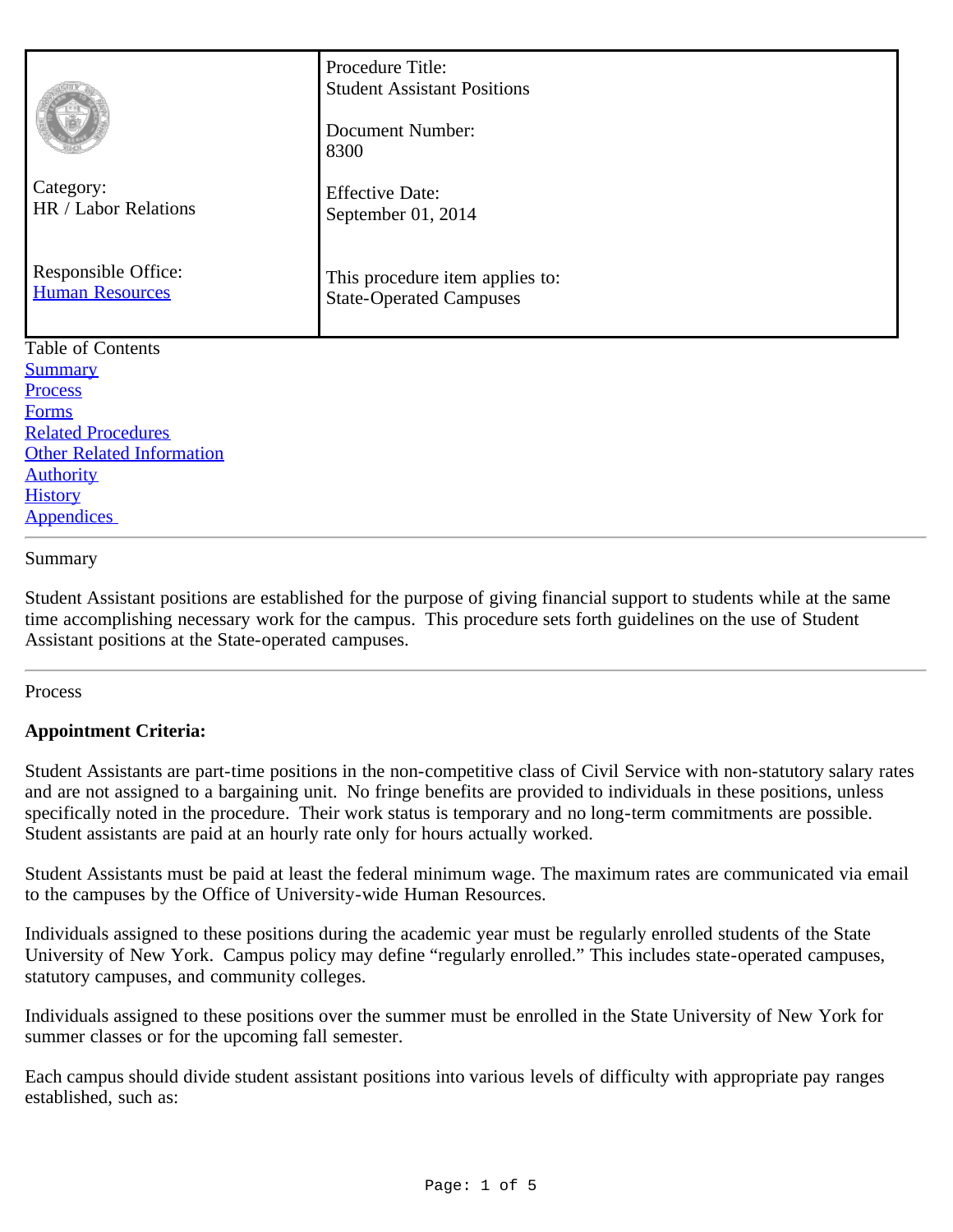- 1. Minimum level of specialized skills or previous work under the immediate supervision of an experienced employee. Only minimum training normally required.
- 2. Previous related experience required. Duties usually require considerable skill. Skills normally obtainable in previous work assignments, educational classes, or hobbies.
- 3. Para professional assignments. Expertise required, often as a result of student college training. Usually related to the student's instructional program.

# **Work Eligibility:**

Student assistant employment at all times, including semester breaks and during the summer is limited to a maximum of 29 hours per week combined.

Campuses may limit student assistant hours of employment to 20 hours per week while classes are in session based on campus policy. Students who are in good academic standing may be allowed to work more than 20 hours (but not more than 29 hours) a week based on campus policy. Students who are struggling academically should continue to be limited to 20 hours per week.

International students are limited per [USCIS regulations](http://www.uscis.gov/i-9-central/complete-correct-form-i-9/complete-section-1-employee-information-and-verification/foreign-students) to working no more than 20 hours per week while classes are in session.

Student assistants may work more than one job on the student assistant payroll on campus if campus policy allows the practice. However, campuses must have procedures in place to ensure that the above maximum number of hours per week is not exceeded for combined hours in the jobs.

# **Benefits:**

Student Assistants do not qualify for benefits with the following exceptions:

- 1. Student assistants are eligible to enroll in the New York State Employees' Retirement System. Enrollment currently requires a 3% contribution to the Retirement System for students. The equivalent of ten years of fulltime service is needed to become eligible for pension benefits.
- 2. Student assistants injured during the performance of their duties are covered by New York State's worker's compensation policy.

# **Jury Duty:**

A 1991 amendment to the **[State Judiciary Law, Section 519](http://codes.lp.findlaw.com/nycode/JUD/16/519)** gives New York State employees ineligible for paid leave, (hourly employees, student employees, etc) who would normally receive no wages for time spent on jury duty, entitlement to certain payments. Specifically, when employees not eligible for leave are called to jury duty, the employer must pay the employee up to **\$40.00** a day for the first three days of jury duty which conflict with the employee's regular work schedule. Proof that such absences are required must be submitted.

[OSC Payroll Bulletin No. P-976](http://www.osc.state.ny.us/agencies/pbull/agencies/1984_1998/p976.pdf) addresses this issue. Please be advised that the time entry code for this transaction is JUR.

# **Military Leave:**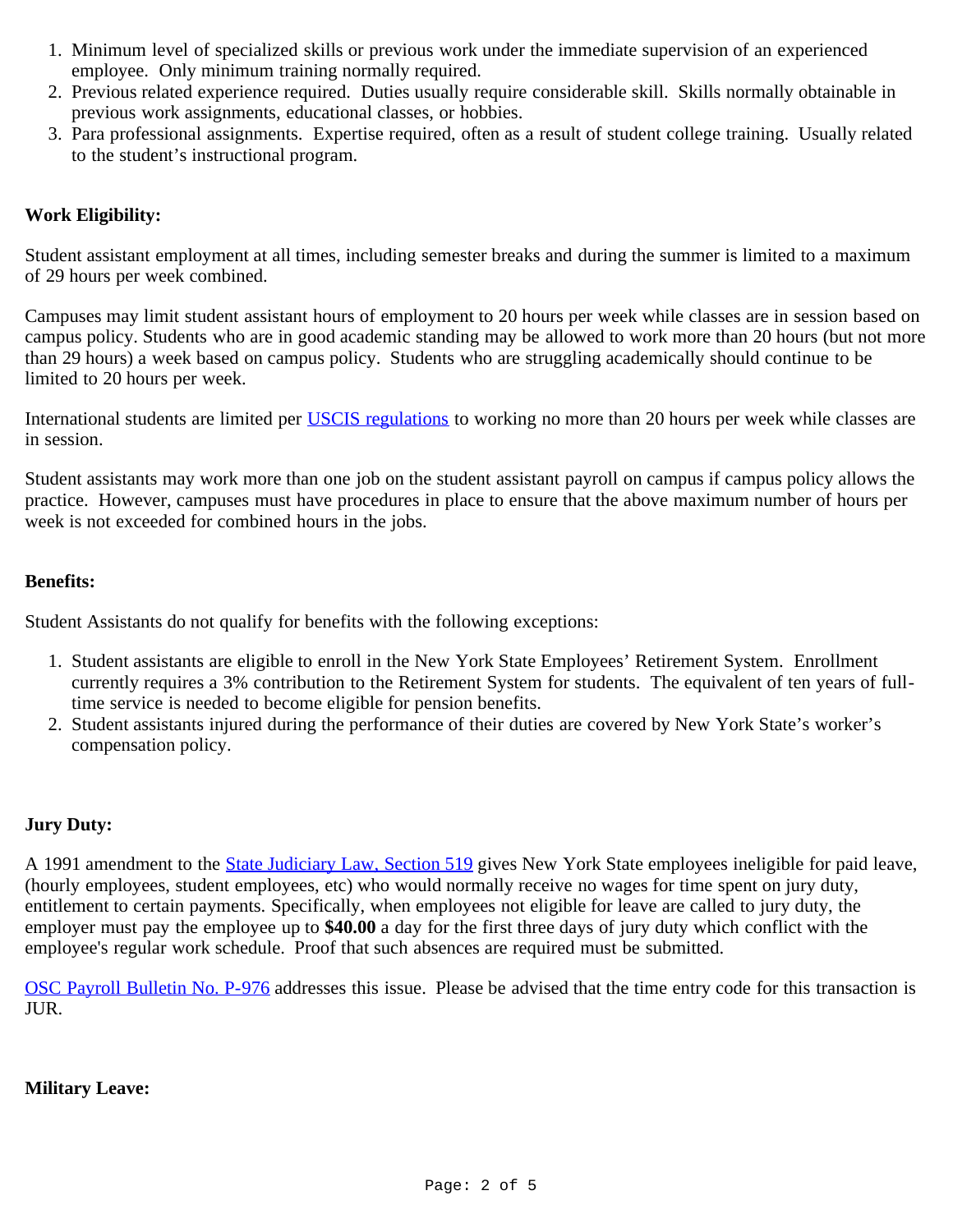Student assistants are eligible for military leave under [Section 242 of the New York State Military Law](http://codes.lp.findlaw.com/nycode/MIL/11/242#sthash.4wdTPRcf.dpuf). Campuses should refer to Civil Service General Information Bulletin 2001-04 and Advisory Memo 2001-06 for additional information.

# **Meal Breaks:**

A meal break of a minimum of 30 minutes of unpaid time must be taken when a student assistant works more than 6 consecutive hours. This unpaid break must be recorded on the timesheet.

## **Timesheets:**

Student assistants are required to complete a biweekly timesheet for each job they are working. Each timesheet must be approved by the supervisor. Additional processing instructions should be provided by the campus.

# **Student FICA (Social Security and Medicare) Exemption:**

[Section 3121\(b\)\(10\) of the Internal Revenue Code](http://www.law.cornell.edu/uscode/text/26/3121) sets forth an exemption from FICA tax for employees of schools, colleges, and universities who are enrolled and regularly attending classes at those institutions. Only those student employees who provide services that are "incident to and for the purpose of pursuing a course of study" and whose educational relationship with the school predominates over the person's employee relationship will qualify.

In addition to its regulations, the IRS has issued [Revenue Procedure 2005-11](http://www.irs.gov/irb/2005-02_IRB/ar16.html), which sets forth certain "safe harbor" tests that, if met, will deem the student-employee to be exempt from FICA tax. In other words, if the student employee qualifies under these safe harbor rules, the person will be treated as exempt from FICA tax without the necessity of looking to the "facts and circumstances" test. The IRS recognizes that it may be possible for an individual to not meet the Revenue Procedure 2005-11 safe harbor tests and still qualify for the student FICA exemption by looking at the facts and circumstances surrounding the student's employment. As a general rule, the policy of the University will be to make student FICA determinations based on Revenue Procedure 2005-11 safe harbor guidelines; that is, those student employees who meet these guidelines will be treated as exempt from FICA tax, while those student employees who do not will be subject to FICA tax on their wages.

Under [Revenue Procedure 2005-11](http://www.irs.gov/irb/2005-02_IRB/ar16.html) safe harbor rules, a wage payment made by the campus to an individual who (a) is at least a half-time undergraduate student or at least a half-time graduate or professional student, (b) is not a full-time employee of the campus, (c) is not a "professional employee" and (d) does not receive certain specified employment benefits, will qualify for the student FICA exemption.

International students are exempt from Social Security and Medicare under **IRC Section 3121(b)(19)** if they are:

- 1. A nonresident alien;
- 2. Present in the U.S. under an F, J, M, or Q visa;
- 3. Performing services in accordance with the primary purpose of the visa's issuance (i.e. the primary holder of the visa, the "-1").

#### **Unemployment Insurance:**

Per [Section 511:15 of the N.Y. Unemployment Insurance Law,](http://codes.lp.findlaw.com/nycode/LAB/18/2/511#sthash.cF7NNQFR.dpuf) (Students and students` spouses at educational institutions) the term "employment" does not include services rendered for an educational institution by a person who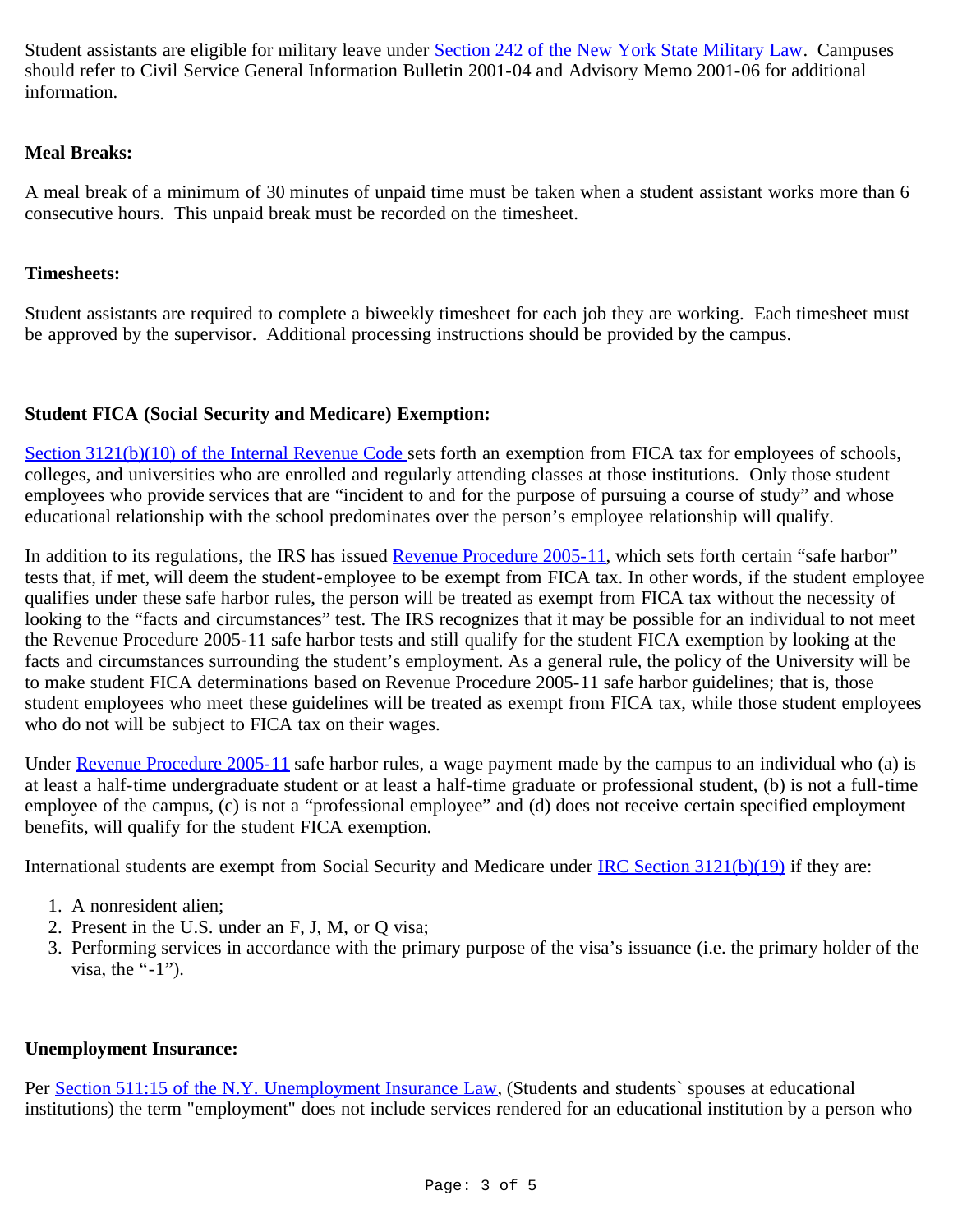is enrolled and is in regular attendance as a student in such an institution, or the spouse of such student employed by that institution if such spouse is advised at the beginning of such services that the employment is provided under a program of financial assistance to such student. <http://www.labor.ny.gov/ui/dande/title2.shtm>

## <span id="page-3-0"></span>Forms

There are no forms relevant to this procedure.

<span id="page-3-1"></span>Related Procedures

There are no related procedures relevant to this procedure.

<span id="page-3-2"></span>Other Related Information

There is no other information relevant to this procedure.

## <span id="page-3-3"></span>Authority

## **Federal:**

[Internal Revenue Bulletin: 2005-2, January 10, 2005, Rev. Proc. 2005-11.](http://www.irs.gov/irb/2005-02_IRB/ar16.html)

[26 U.S. Code § 3121, Internal Revenue Code definitions.](http://www.law.cornell.edu/uscode/text/26/3121)

[United States Department of Homeland Security, U.S. Citizenship and Immigration services, website on Foreign](http://www.uscis.gov/i-9-central/complete-correct-form-i-9/complete-section-1-employee-information-and-verification/foreign-students) [Students](http://www.uscis.gov/i-9-central/complete-correct-form-i-9/complete-section-1-employee-information-and-verification/foreign-students).

#### **State:**

[N.Y. JUD. LAW § 519 : NY Code - Section 519: Right of juror to be absent.](http://codes.lp.findlaw.com/nycode/JUD/16/519#sthash.4B48RV9y.dpuf)

[New York State OSC Payroll Bulletin No. P-976.](http://www.osc.state.ny.us/agencies/pbull/agencies/1984_1998/p976.pdf)

[N.Y. MIL. LAW § 242 : NY Code - Section 242: Rights of public officers and employees absent on military](http://codes.lp.findlaw.com/nycode/MIL/11/242#sthash.4wdTPRcf.dpuf) [duty as members of the organized militia or of reserve forces or reserve components of the armed forces of the](http://codes.lp.findlaw.com/nycode/MIL/11/242#sthash.4wdTPRcf.dpuf) [United States.](http://codes.lp.findlaw.com/nycode/MIL/11/242#sthash.4wdTPRcf.dpuf)

[N.Y. LAB. LAW § 511. NY Code - Section 511: Employment. Section 511:15 of the N.Y. Unemployment](http://codes.lp.findlaw.com/nycode/LAB/18/2/511#sthash.cF7NNQFR.dpuf) [Insurance Law.](http://codes.lp.findlaw.com/nycode/LAB/18/2/511#sthash.cF7NNQFR.dpuf)

[New York State Workers Compensation Board, New York State Workers' Compensation law website, Who Is](http://www.wcb.ny.gov/content/main/Workers/Coverage_wc/workerWhoCovered.jsp) [Covered By The Workers' Compensation Law?](http://www.wcb.ny.gov/content/main/Workers/Coverage_wc/workerWhoCovered.jsp)

[N.Y. WKC. LAW § 2 : NY Code - Section 2: Definitions.](http://codes.lp.findlaw.com/nycode/WKC/1/2)

[N.Y. WKC. LAW § 3 : NY Code - Section 3: Application.](http://codes.lp.findlaw.com/nycode/WKC/1/3#sthash.hMdS9xYF.dpuf)

<span id="page-3-4"></span>**History** 

This SUNY Procedure was communicated via email to the Chief HR Officers, the HR list, and the Payroll list by the SUNY System Administration Director of University-wide Human Resources on August 26, 2014.